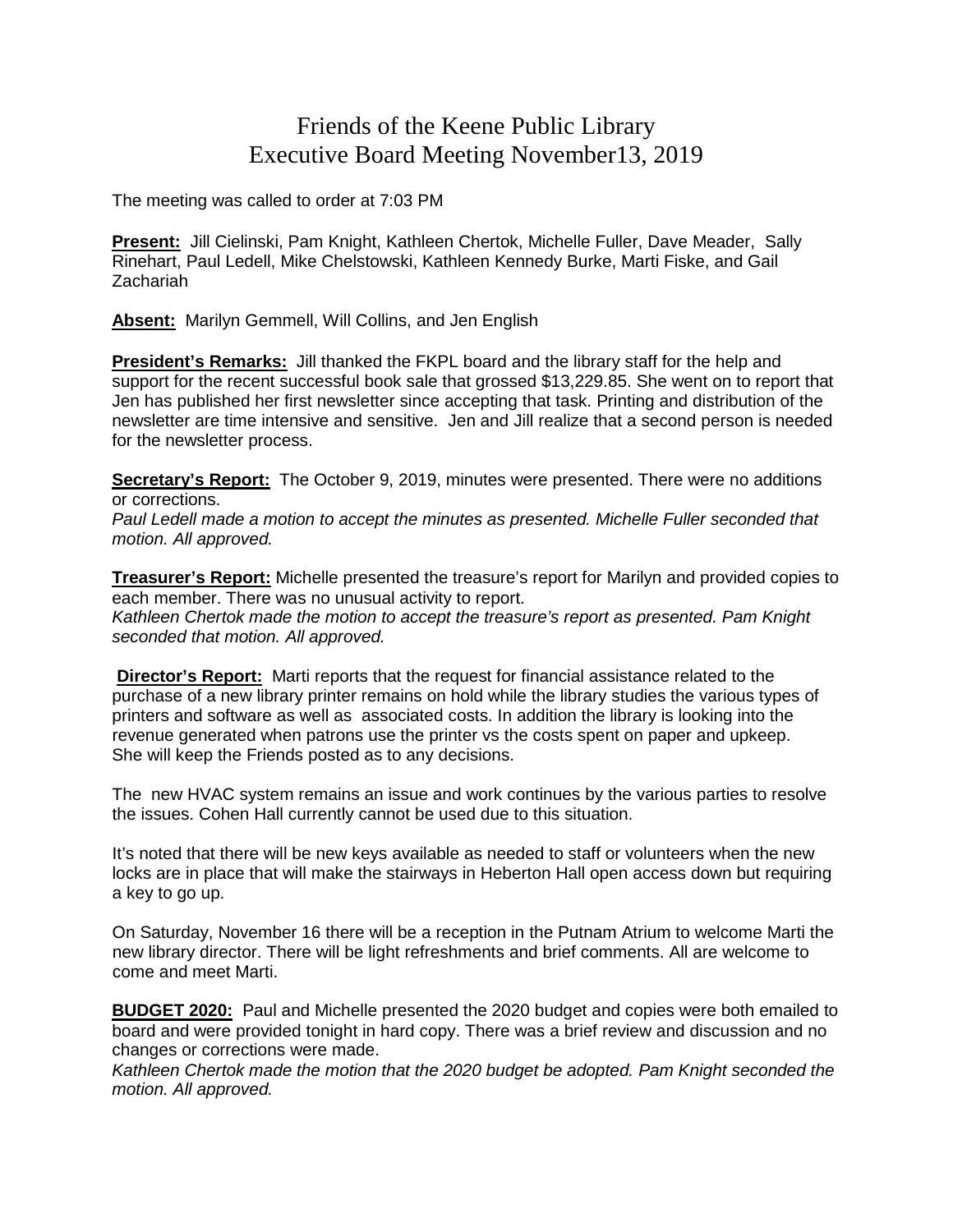**Trustees Report:** The Trustees met on October 27. There was a proposal by the finance committee to approve up to \$17,000 for locks in the new addition. This was approved.

Sally Rinehart was welcomed as the Friends liaison to the building and grounds committee.

The expansion punch list including the work on the new HVAC system continues.

There was a fine arts donation of \$500 to be used for plants in the Atrium.

New trees were planted and will have tags identifying them.

There was discussion about a public address system to connect the two buildings.

Sally Miller will head a strategic planning committee in the new year. Policies and procedures will be reviewed and updated as needed.

TheTrustees are in a transition period with new members.

Previously mentioned the Trustees are hosting a welcome for Marti(Fiske), the new library director, Saturday, November 16, 11am- 1pm in the Putnam Atrium.

**Book Sale Committee:** Kathleen C. reports that the book sale committee met October 29 to review the actual book sale. It was felt the overall sale was very successful and that patrons and volunteers were pleased with the return of the sale to the library and in the newly renovated Heberton Hall.

Action items set by the committee before the next sale were as follows:

- continued work with volunteers to have consistent pricing of donations
- continued work on discarding items not saleable
- improved communication with shift leaders as to their responsibilities and cashiers training regarding discounts and holding of books for patrons
- early access to Heberton Hall on sale days for shift leaders and volunteers
- April 2020 sale date set and confirmed booking of Heberton Hall
- tables ordered for that sale from Elegant Settings
- obtain city license for the placement of the sale sign at the PO

Since that meeting these action items have been resolved: The sale dates of April 17-19 has been set confirmed and Heberton Hall is booked. The tables have been ordered and a receipt of that order giving by Elegant Settings. The license was obtained for the PO signage.

Kathleen goes on to report that the bin reopened as schedule on Monday 11/4. The donation stream is brisk but the quality of the donations remains an issue. A new sign was placed in front of the bin indicating what is not acceptable for resale.

An article drafted by Kathleen C, Jill and Mike was emailed to the board earlier this week and